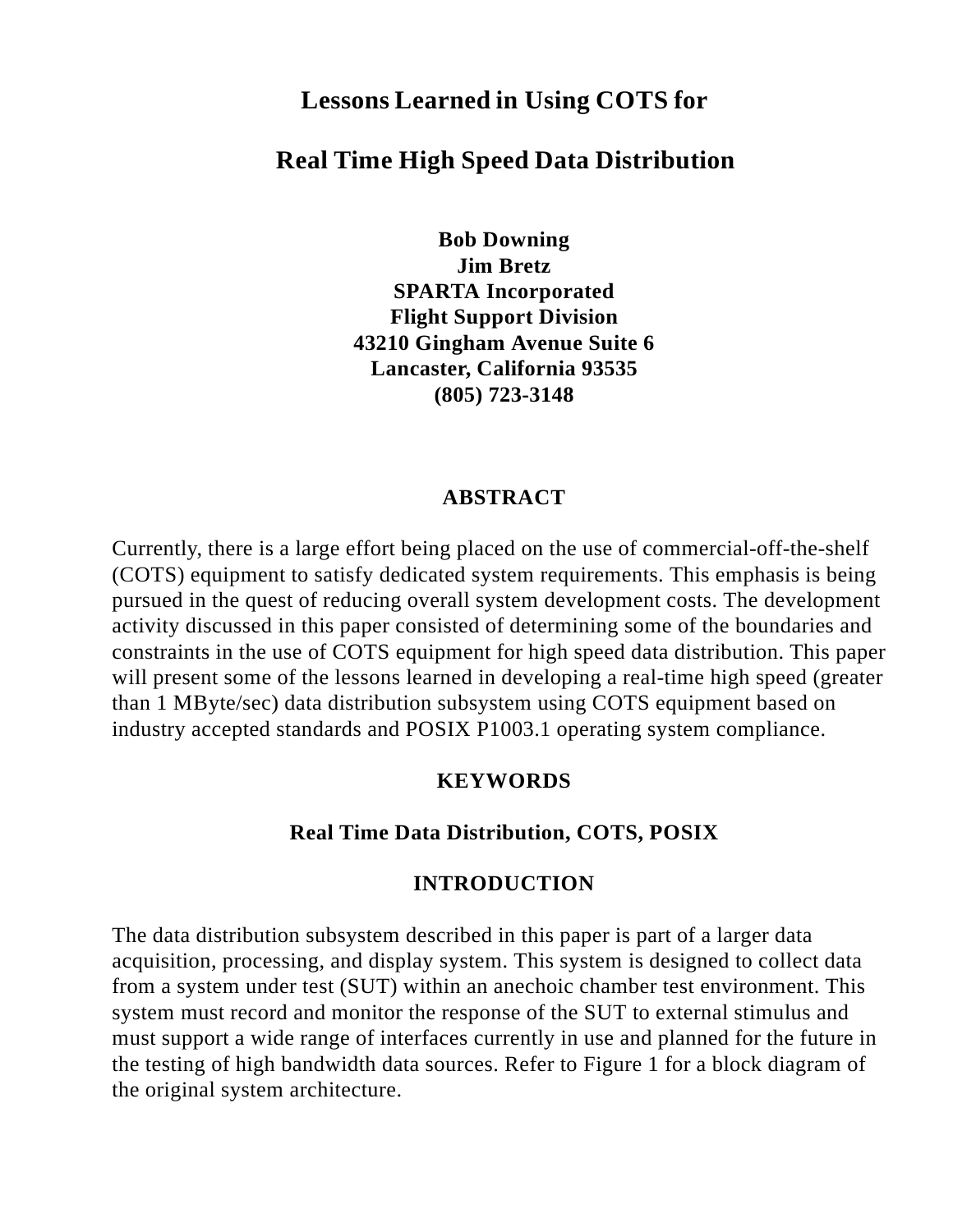

The initial data distribution design used Ethernet with TCP/IP protocol to distribute data to the Display Workstations. The individual parameters were selectively routed to the Display Workstations in Current Value Table (CVT) format for real time display of the data. This data distribution path is shared with the capability to command and control system components. The effective bandwidth of Ethernet for display data distribution was approximately 225 KBytes per second for point-to-point communication using sockets for data transmission. The effective throughput of the distribution system is a function of the number of display workstations (throughput divided by the number of workstation nodes). The effective throughput for three display workstations is less than 100 KBytes per second, which is significantly less than desired. The long-term requirement for data distribution was for 2 MBytes per second of CVT data to all workstations.

To meet this requirement a design was needed that would not disrupt operations and be transparent to the system user making maximum use of COTS equipment. This paper will address some of the lessons learned in dealing with this development. These lessons include non-deterministic performance problems of the standard workstation operating system and memory caching.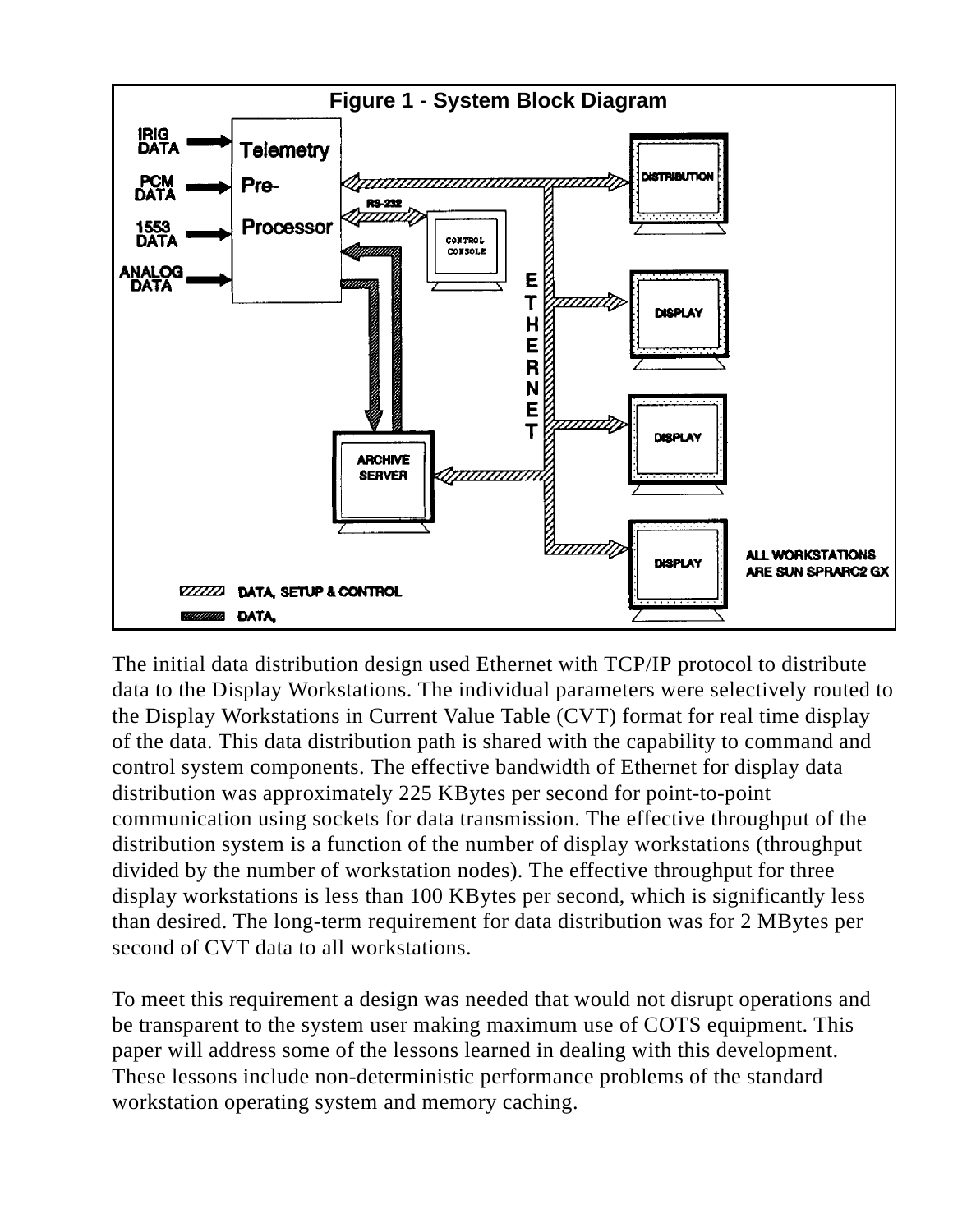Each of the Display Workstations was a SUN SPARCstation 2, which uses the SUN SBus as its primary interface. At the time of this development, the SBus was not widely supported by Industry. To solve the problem, a distribution workstation was dedicated to the job of receiving data sequentially from the data source over a parallel DR11-W interface, then distributing that data to the display workstations via a high speed distribution medium. To solve the problem of interfacing to the Display Workstations, a conversion to a widely supported I/O bus was necessary. A Versa Module Europa (VME) solution was selected as the I/O bus, and the Solflower SBus-to-VME converter was chosen to provide the most transparent bus conversion to the SunOS, while maintaining the performance of the VME bus.

A distribution workstation was dedicated to the job of receiving data sequentially from the Telemetry Preprocessor (TPP) over a parallel DR11-W interface, then distributing that data to the display workstations via a high speed distribution medium. A shared memory system from SYSTRAN Corporation was selected as the network distribution medium. With the selected network bandwidth rated well above the requirements and the shared memory configuration ideal for the maintenance of a CVT, the VME bus conversion and shared memory network pair provided a viable solution. Each display workstation periodically transfers the selected data received from the shared memory network to the graphical display process. Software was developed to distribute data at the distribution workstation and interface shared memory to the COTS display hardware and software. Refer to figure 2 for a block diagram of the system architecture.

## **PROBLEM DESCRIPTIONS and RESOLUTIONS**

Several problems were encountered in using the UNIX Operating System (SunOS) to handle the realtime distribution function, but the prominent problem encountered in this development was one regarding operating system memory caching. Initially, this data distribution development concept was of Direct Memory Accessing (DMA) from the TPP to the distribution workstation via DR11W. Problems occurred while attempting to address a block of memory. The SUN addressing is virtual, not the physical address as expected, adding an extra layer to the data transfer pathway. Furthermore, the DMA memory is cached upon reading. This resulted in occasional blocks of data that are not updated in real time, even when the operating system returned a word count implying that the data transfer took place for that memory location. This prevented data from being transferred from the TPP to the CVT in a real-time manner.

The lack of true DMA support by the SunOS prompted the development of an alterative method of accumulating data. This method required the data be captured in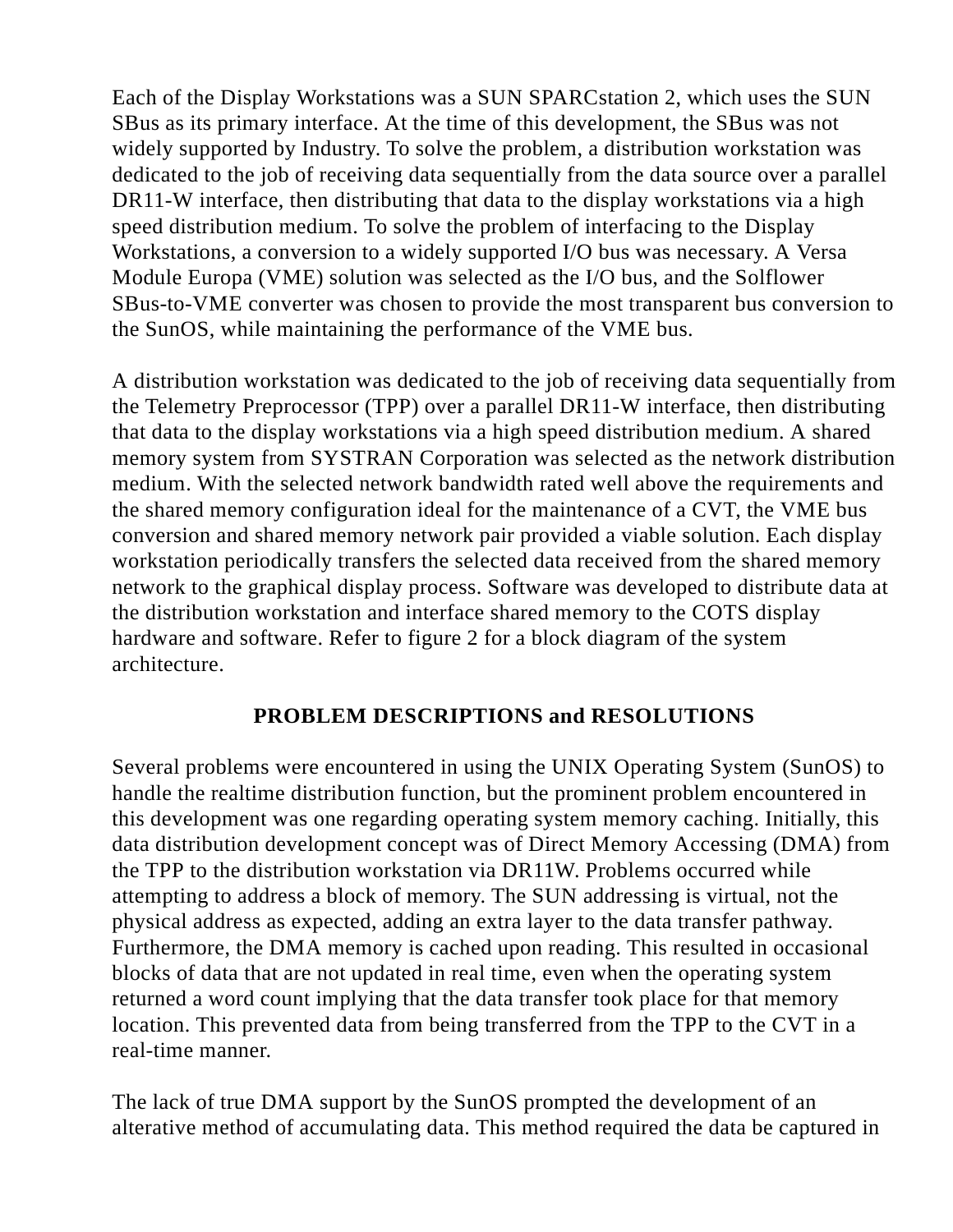

buffers and transferred to the CVT in discrete groups. This group size is dynamic; the groups get larger during higher data rate transfers and smaller during low rate transfers. This method transfers data at rates up to 2000 KBytes per second. The downfall of this approach is that the group buffer size is changing when the data rate changes. This solution reduced the overall throughput of the data transfer, but still met the 2000 KByte/second throughput requirement. The conversion to a real-time operating system would increase this rate and the buffering scheme would be removed.

**OS Caching Problem** - The initial development concept was of Direct Memory Addressing (DMA) from the TPP Preprocessor to the Data Distribution Workstation CVT via DR11W. Problems occurred while attempting to address a block of memory. The SUN addressing is virtual, not the actual physical address expected, adding an extra layer to the data transfer pathway. Furthermore, the DMA memory is cached upon reading. This resulted in occasional blocks of data that are not updated in real time, even when the operating system returned a word count implying that the data transfer took place for that memory location. This prevented data from being transferred from the Telemetry Preprocessor to the Current Value Table (CVT) in a real-time manner. Tests were run utilizing newer versions of the OS, modifying parameters in the OS, and implementing different algorithms which only showed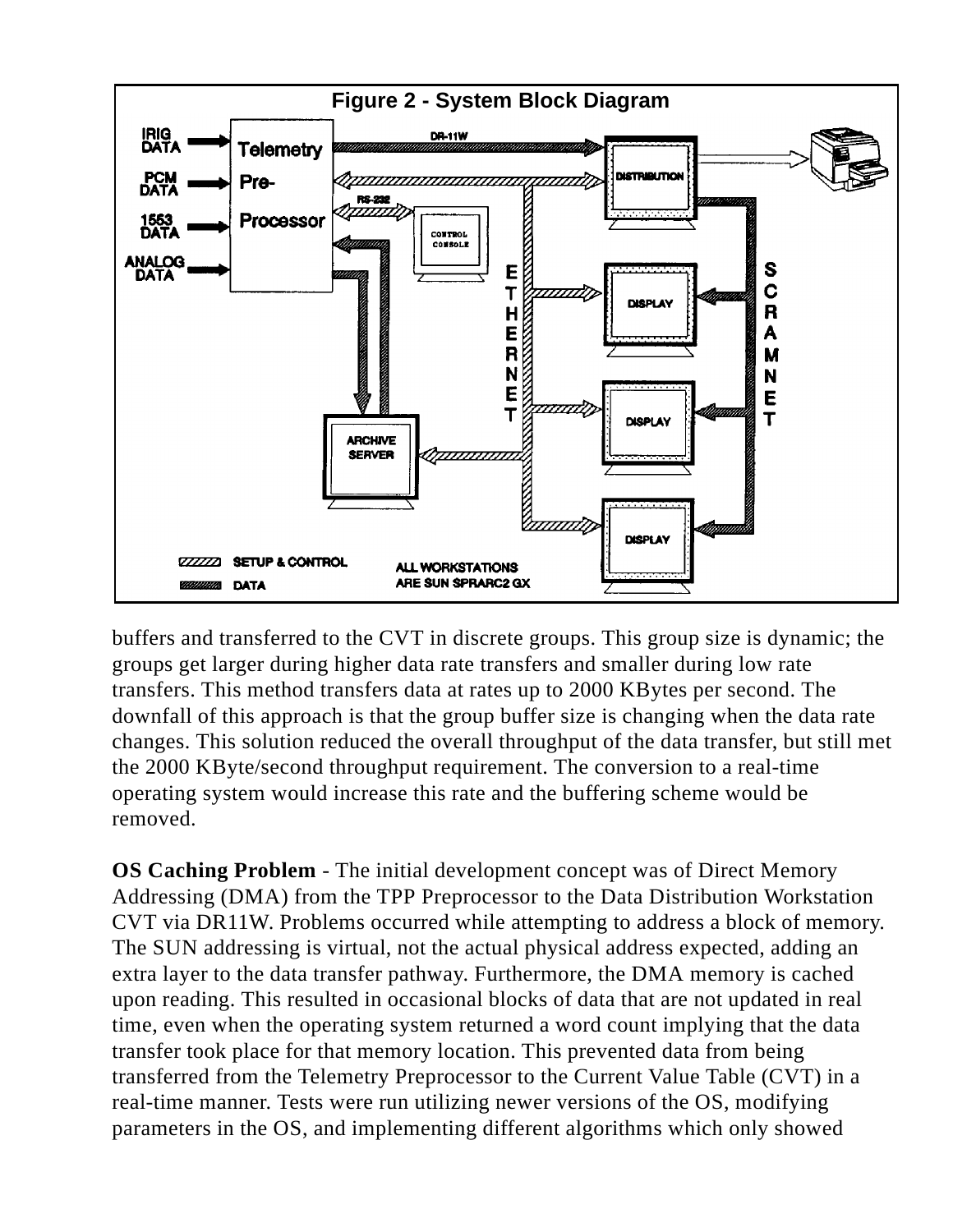minimal improvement. Continuing inquires with SUN and other technical support areas have given some insight into the problem but have not revealed a functional solution.

The lack of true DMA support by the SUN operating system prompted the development of an alterative method of accumulating data. The real time data is captured in buffers and transferred to the CVT in these buffers. The implemented buffers are dynamically sized; the buffers get larger for higher data rates and smaller for low data rates. This alterative is operating very well with tested speeds to lMB/s. The downfall of this method is that at very high speeds data is buffered in larger blocks. At low speeds, it may require several iterations for the buffer to adjust, and at very low speed , an occasional pause is detected while the CVT waits for a buffer to be filled

**Non-deterministic OS** - The lack of a true real-time operating system surfaced again on the display workstation. The display workstation has two basic tasks, to read the CVT from shared memory and then display that data. Reading the CVT in a deterministic fashion has failed due to process swapping by the operating system and non-deterministic interrupt handling. When a particular parameter is to be updated at 0.1 seconds, for example, the operating system may update that parameter at 0.1, 0.5, 0.55 ..., due to time sharing of the processor among the different tasks. Even when we created our own timing algorithm that would watch the system clock and signal when the parameter was due to be updated, the OS time shared the process and buffered the created signals. The new release of the SUN Operating System (Solaris 2.0) should allow timed deterministic processes, but this new release was not available at the time of development.

A work around was developed that consists of requesting the shared memory network to send an interrupt on each data parameter received provided the best resolution. This method was tested with one parameter running at approximately 400 samples/second. Using such a high frequency of interrupts caused interference with other programs. Additionally, using the shared memory network interrupts severely limits the number of different update rates. Each update rate would require a different interrupt number, of which there are few. The final design settled on using the X-Event timer in hopes that future updates to the SUN OS would improve this capability.

Displaying the data has presented another problem. The display workstation did not have enough processing power to update many parameters each with a different update rate. Tests with two display graphs, one at 200 sample/sec the other at 20 samples/sec, but at the same display update rate of 1 millisecond, were beyond the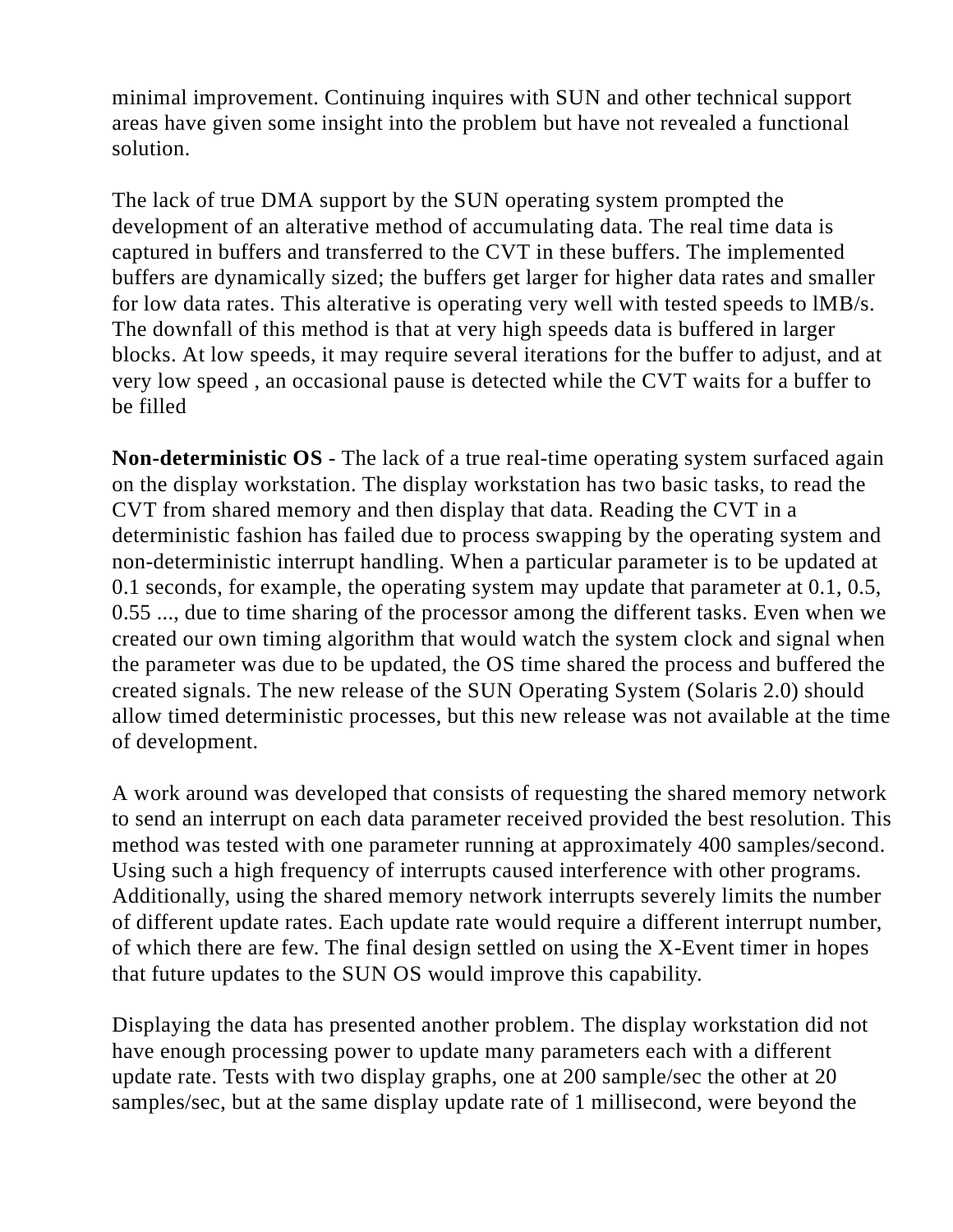capabilities of the system. This solution for the display update requirement was not satisfied and the requirement was relaxed for the use of COTS equipment.

## **CONCLUSION**

COTS equipment provided an off-the-shelf solution that integrated well into the distributed architecture for the data system. This effort provided a means to distribute high speed CVT data to standard workstations. The software implementation could be simplified and the data rate increased with the additional of a real time operating system. The overall philosophy of using commercial off-the-shelf was validated and provided a cost and schedule effective solution. The use of COTS to satisfy system requirements is an effective way to reduce overall system development costs. Industry standards insure flexible, easily upgradeable architectures with satisfactory performance. Choosing standards sometimes means that the implementation can be behind the performance delivered by a proprietary system. With the maturation of standards and as the rate of COTS performance increase, this gap is closing fast. In most instances, it is no longer viable to "reinvent the wheel" in order to satisfy system requirements. It is more advantageous to use interchangeable, tested, industry standard, system components that can be incrementally upgraded. This philosophy insures responsiveness to new technologies and requirements changes.

The ultimate success of the system development using COTS lies in the acceptance of tradeoffs. During the design phase, there must be tradeoffs made between the system requirements and COTS supplied capabilities at that given point in time. For instance, under a POSIX P1003.1 compliant operating system (note: most UNIX based operating systems are POSIX Pl003.1 compliant), there is no standard way to address interrupt or process priority assignments; this problem is being addressed in POSIX P1003.4 real-time extensions, which should remedy most of the problems encountered.

With the scope of work shifted from component development to component integration, problems are consequently centered around integration issues. Not all standards are equal, adherence to the standard does not insure component compatibility. In some cases, it is recommended that these discrepancies be localized and well documented, until a more robust or uniformly supported standard is available.

Some of the boundaries and constraints for design of a high speed data distribution system using COTS were discussed in this paper. The benefits of development using COTS were found to greatly outnumber the drawbacks. It was the authors' intention to